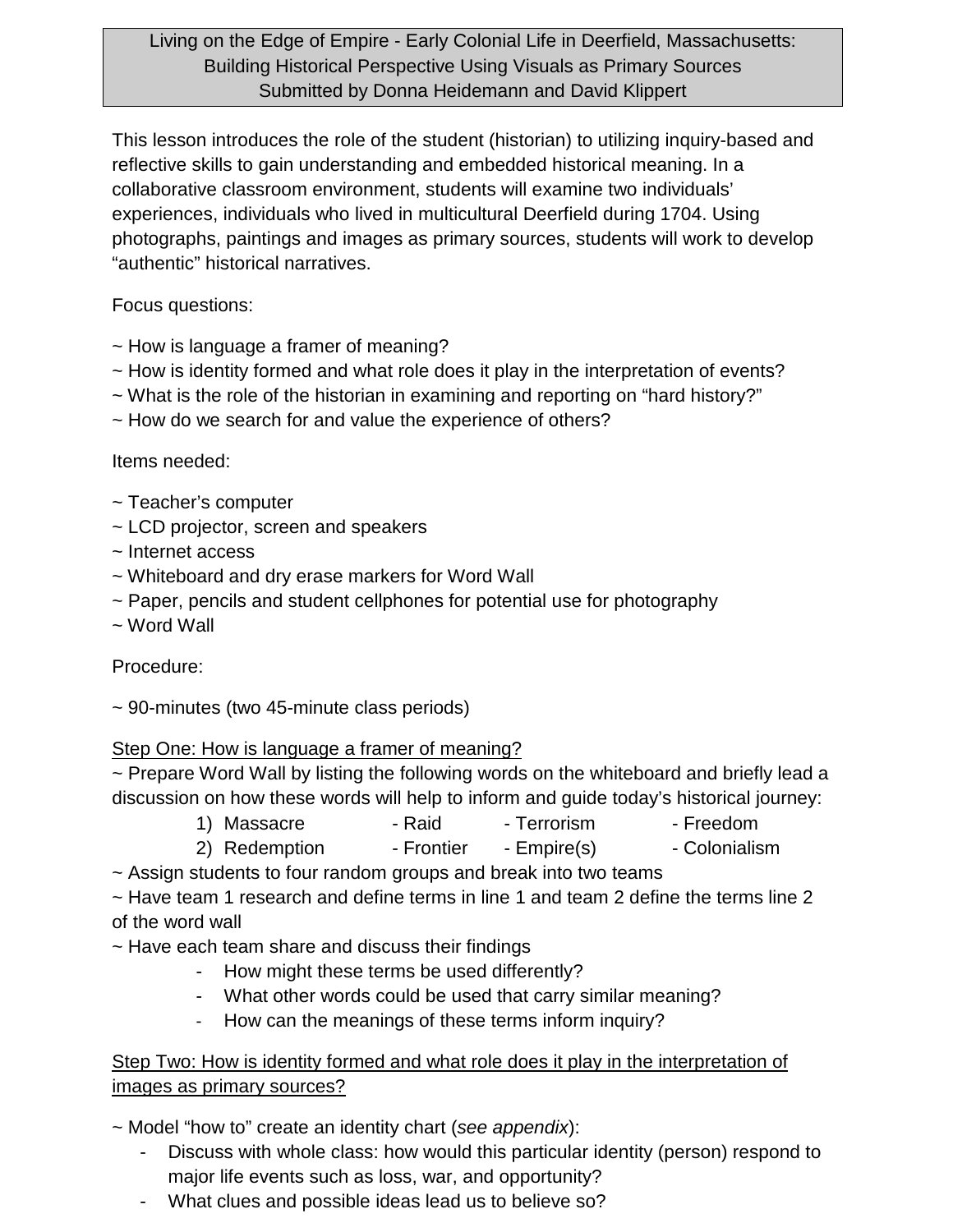- How does identity shape our understanding of other points of view?

~ Assign each team a person: Parthena or Eunice. Provide background histories on each of these individuals who were present in Deerfield in 1704.

- [Parthena Link](http://1704.deerfield.history.museum/popups/people.do?shortName=Parthena)
- [Eunice Link](http://1704.deerfield.history.museum/popups/people.do?shortName=EuniceKWilliams)

~ Ask each of the four groups in the two teams to read the histories and to create an identity chart for that one individual using key facts and inferences from the documents. ~ When finished, have "Team Parthena" meet to compare and contrast their identity charts. Do the same with "Team Eunice".

- Have each team share their charts with the other team.
- How are these individuals similar? How are they different? Why?
- What is influencing or "coloring" each individual's perspectives?

### Step Three: What is the role of the historian in examining and reporting on "hard history?"

~ Introduce the students to the following images and lead a brief discussion to introduce the process of using images as primary sources:

In the first two images of the Pocumtuck River Valley and the door of the "Old" Indian House," what are you seeing?

- Be specific, using the details in these images, what information are they giving us?

- How might they relate to Native American and British sense of value, protection, status, freedom, empire and spirituality?

- Now, take the same approach with the memorial marker (Pocumtuck plaque written by local Native American community members and the curator of Memorial Hall Museum in 1992) and the "Long Tail Blue" painting.
	- Why did we use these images versus images from the Internet?
	- Immerse yourself in the environment and take ownership of the experience.
	- What would it have been like to live on the frontier? Or in another place?
	- Do not rely on the Internet Make your experience of history real and place yourself in the context of the times.

~ Have the two groups in each team interpret a historical impression from the view of their assigned person (Parthena or Eunice) using the information from the images.

- What is going on in each picture? How would she describe what is happening around her?
- What would be of value to each of these individuals?
- Where would conflicts arise over different viewpoints?
- How might the information in these images be understood through the different lenses of Native Americans, British and the emerging slave population?
- For instance, what might modern-day descendants of the attackers of the door see? What might modern-day descendants of the people attacked and/or killed during the raid see?
- Have each student write a reflection in the form of a letter, journal entry or newspaper article from the point of view of either Eunice or Parthena.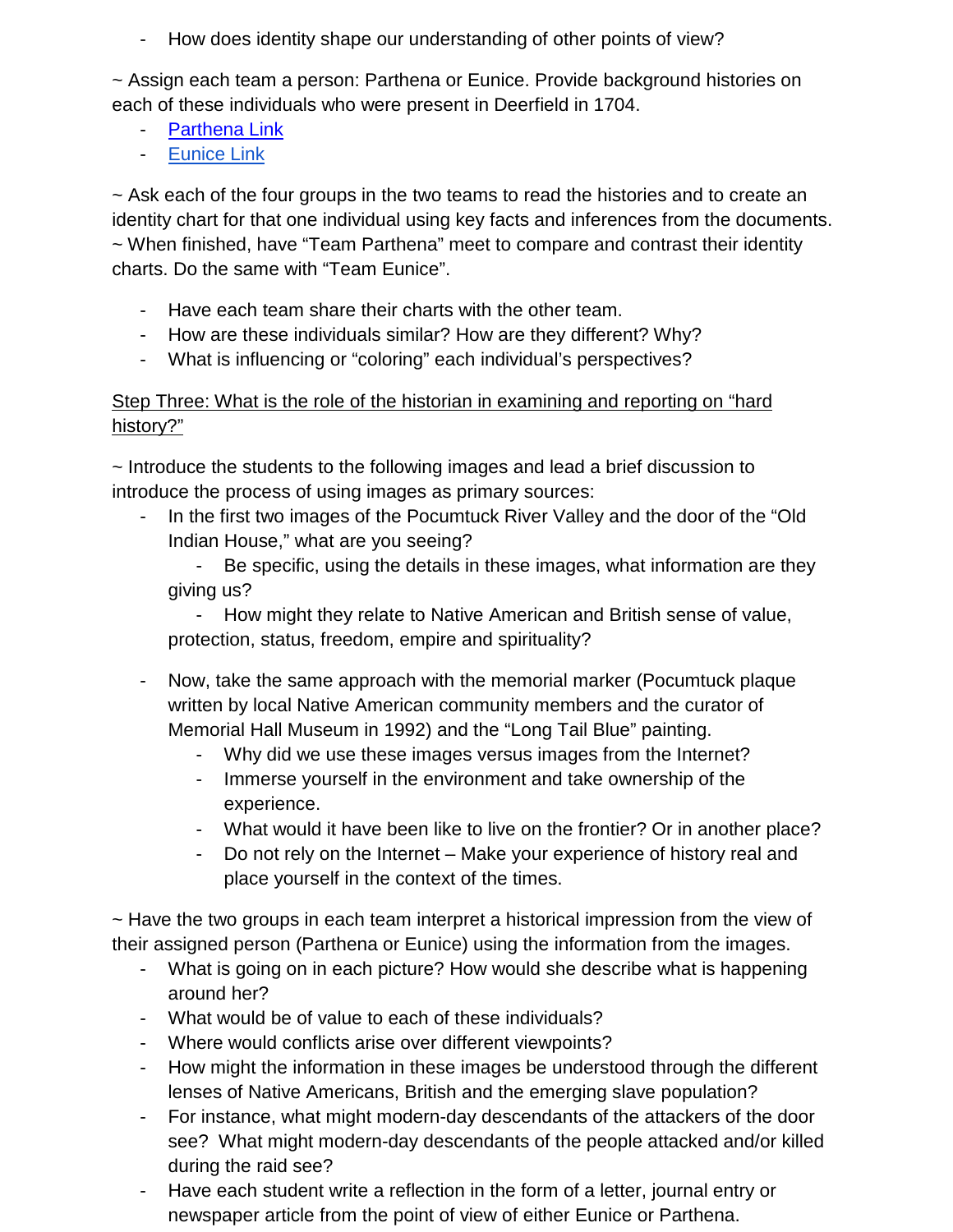- ~ Have each team share their perspectives, insights, reflections and ideas:
	- What would Parthena and Eunice have seen in each picture?
	- What did they value?
	- What are the similarities and differences that Parthena and Eunice share?
	- Monitor and guide the dialog to empower student discovery and learning.

~ Picture Guide: Pocumtuck Valley (Connecticut River); the door of "the Old Indian House" - owned by the Sheldon Family, damaged during the 1704 raid; memorial plaque dedicated to the Pocumtuck – written by members of the local Native American community in conjunction with the Memorial Hall Museum curator; "Long Tail Blue" period slave painting. Each picture can be downloaded separately in order to manipulate.



# Step Four: As a result of open inquiry, how do we search for and value the experience of others?

~ Use of primary sources: images, music and paintings: